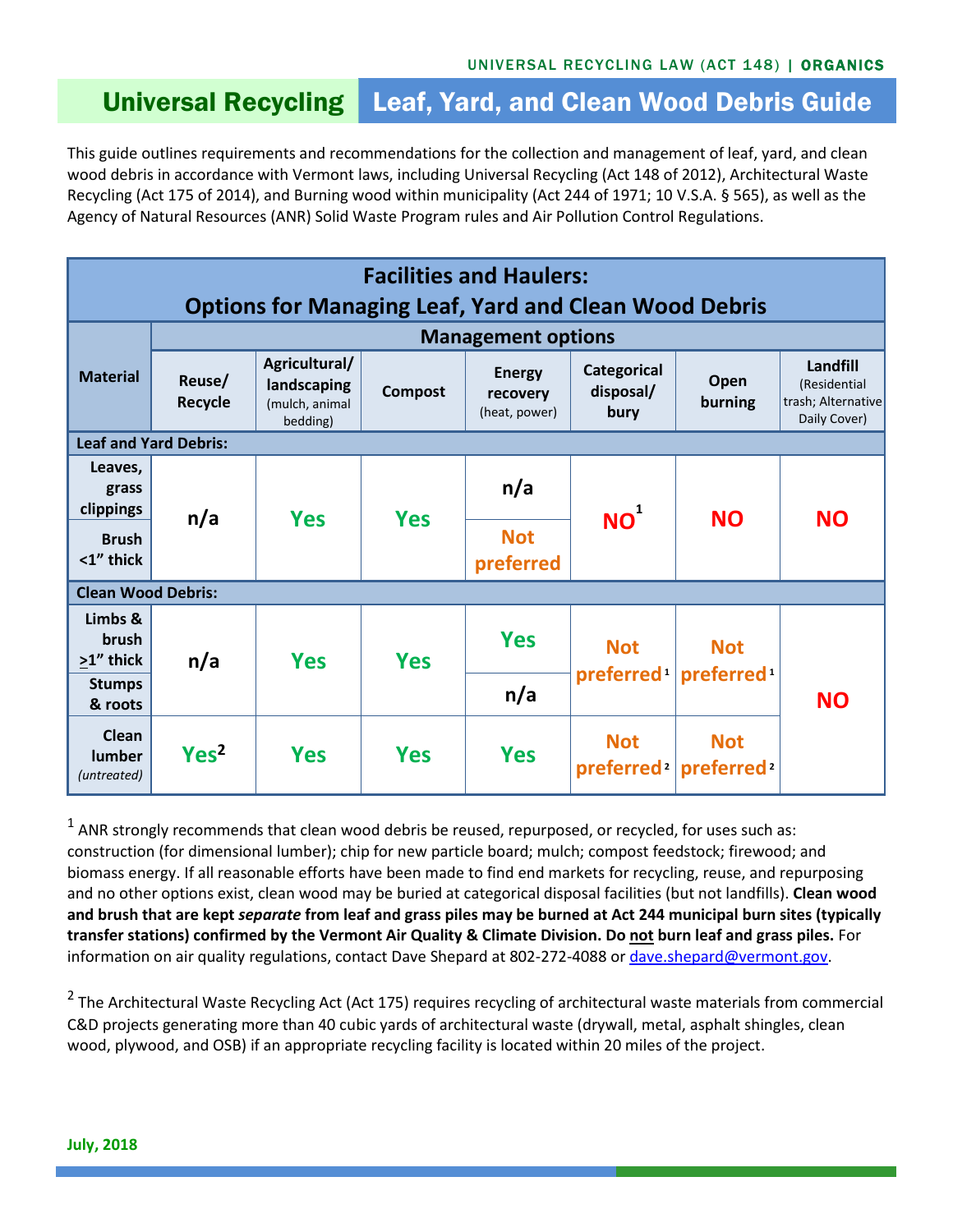**Leaf, yard, and clean wood debris are valuable resources.** After **July 1, 2016**, they **cannot be disposed of in trash or landfills**. The ANR Solid Waste Program, in conjunction with Vermont solid waste management entities, seeks to ensure that all residents and businesses have easy and convenient options for the beneficial use of these materials, such as use in farming, landscaping, composting, and energy recovery. Protecting the environment, public health, and prevention of nuisance conditions are additional goals for the successful management of these materials.

**Leaf and yard debris ("leaf and yard residual"):** source-separated, compostable, untreated vegetative matter, including but not limited to grass clippings, leaves, kraft paper bags, and brush <1 inch in diameter, that are free from non-compostable materials. Does not include materials such as pre- and post-consumer food residuals, food processing residuals, or soiled paper.

**Clean wood ("wood waste"):** trees, untreated and unpainted wood including dimensional lumber, and other natural woody debris, including tree stumps, brush and limbs >1 inch in diameter, root mats, and logs.

**Open burning:** the burning of any type of combustible material in the open, where the products of combustion are emitted directly into the *ambient air* space without passing through a stack, chimney, or other enclosure. Includes ignition, permitting or causing ignition, and allowing or maintaining burning.

## **HOW AND WHERE** *SHOULD* **THESE MATERIALS BE MANAGED?**

There are multiple acceptable ways to handle leaf and yard debris and clean wood debris.

**Manage at home:** Encourage customers to consider using these materials at home, as in small construction projects, farming, gardening, composting, or home heating. Find more information for residents a[t www.vtrecycles.com.](http://www.vtrecycles.com/)

**Drop-off at transfer station/other facility:** Transfer stations and bag-drop or "fast trash" haulers that accept trash *must* separately accept leaf and yard debris between at minimum April 1 through December 15. This means at least a dumpster, a few containers (e.g., modified rolling carts), or a managed pile approved in the facility's management plan. Transfer stations and bag-drops must deliver these materials to a location where they will be managed according to the priority uses established in the Universal Recycling Law's organics recovery hierarchy, including agricultural use, composting, or energy recovery. Customers may be charged for this service. Provided that a minimum level of leaf and yard debris collection service is offered, transfer stations and bag-drops may encourage customers to use other sites for these materials, such as composting facilities, stump dumps, or farms. Clean wood is *not* required to be collected by transfer stations or bag-drops. Recycling centers that do not collect trash are not required to offer collection of leaf and yard debris.

Transfer station managers should contact the ANR Solid Waste Certification Section to amend facility management plans to include collection and management of leaf and yard debris and any other new materials. Find information at the DEC facilities page: [http://dec.vermont.gov/waste-management/solid/solid-waste-facilities.](http://dec.vermont.gov/waste-management/solid/solid-waste-facilities)

**Collection by commercial hauler:** Commercial haulers are not required to offer collection leaf and yard debris

**Commercial composter:** Some commercial composters accept leaf and yard debris, especially material that is chipped. Find a facility using the Vermont [Materials Management Map.](http://anrmaps.vermont.gov/websites/Organics/default.html)

**Farm:** Some farms accept leaf and yard debris. Contact the farmer *before* bringing any material to their farm.

**DEFINITIONS**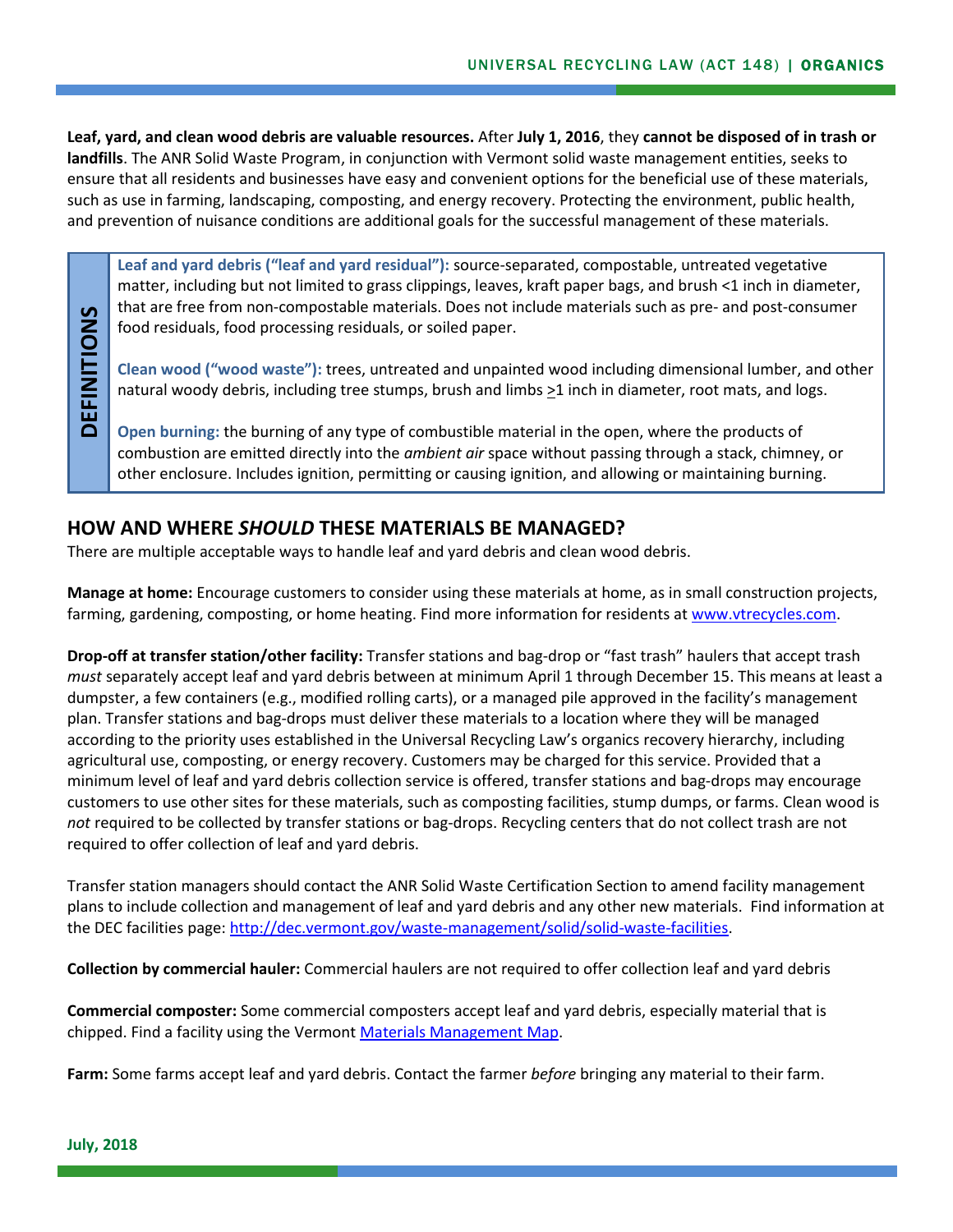**Energy generation at power plant:** Clean wood (but *not* leaf and yard debris) may be burned at power plants such as the McNeil Power Plant in Burlington.

**Heating:** Clean wood has long been used for heating buildings, and is still prevalent today. Get the most heat and minimize particulate and toxic emissions by burning only clean, dry, well-seasoned wood, in a stove or boiler that provides good ventilation and is EPA-certified. Do *not* burn wood that is painted, stained, or treated in any way. Do *not* burn engineered wood such as particle board or glulam. See the Vermont Department of Environmental Conservation Air Quality & Climate Division for more information about wood stoves.

**Burial at stump & inert waste dump/categorical disposal sites:** When stumps and root masses need to be disposed of off-site, they may be buried with inert material such as concrete at facilities currently certified by ANR to accept stumps, root masses, or larger brush. If all efforts to reuse, repurpose, and recycle clean wood or brush fail, and no other options exist, they may also be buried. Leaf and yard debris collected at solid waste facilities may *not* be buried. Facilities must adhere to the conditions of their certification. Facilities may charge to provide this service. Burial is *not* a preferred management strategy.

## **Tips for passive management of leaf & yard debris at facilities**

- Piling leaf and yard debris to passively decompose into compost is acceptable, provided it is part of the facility's approved management plan.
- **What:** Passive management works best for smallerdiameter materials, such as leaves, small brush, and grass clippings.
- **Where:** Select a large area out of the way of heavy use areas, where material will get rain. A shady area out of the direct summer sun works best.
- **How:** Keep what you want to manage passively separate from materials for reuse, like lumber
- Pile material starting at the back.
- Start with a layer of small brush or wood chips, then alternate layers of higher nitrogen content materials, like fresh grass and leaves, with higher carbon materials, like small brush.
- Decomposition can take 1-2 years, but can be accelerated if the pile is turned occasionally
- Passive piles do not get hot enough to destroy weed seeds.
- Once the material looks like dark, rich, soil, allow the compost to cure in a separate pile for about 6 months before use in planting. For a richer compost, loosely cover the curing pile.

## **Tips for separating leaf & yard debris from other materials at facilities**

- Decide how different material types will be managed at the site *before* starting to accept it.
- Create clear boundaries between where different materials are to be placed.
- Install clear signs.
- Distribute information to facility users *before* they arrive describing how materials should be separated.
- Talk to every vehicle at the entrance to describe the proper placement of materials.
- Monitor drop-off locations to ensure correct placement of materials.
- Take prompt corrective action when material is misplaced.

Sites accepting leaf, yard, or clean wood debris may require permits from the ANR Solid Waste Program to comply with solid waste rules. Contact the Solid Waste Certification Section for information at (802) 828-1138.